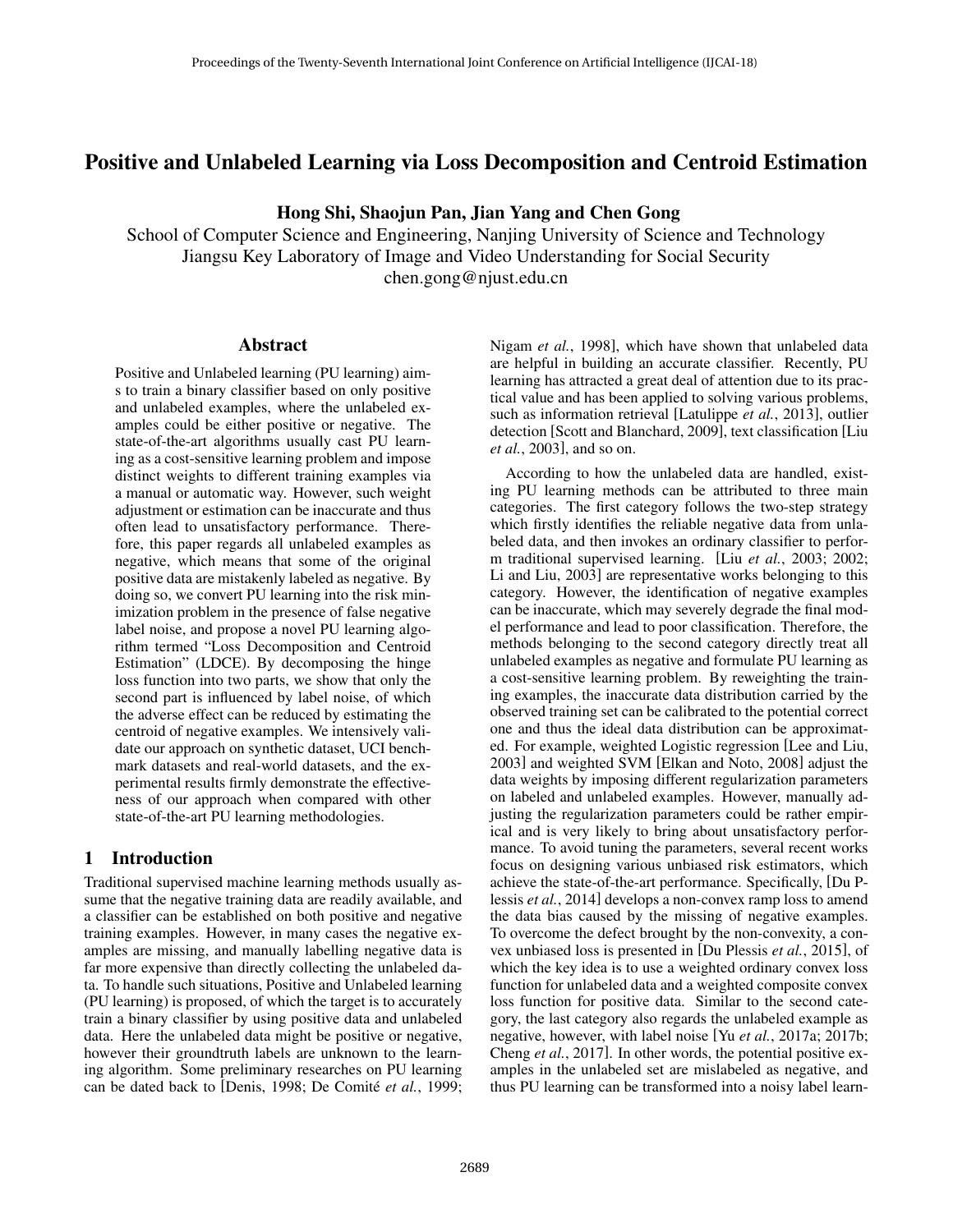ing problem. For example, biased SVM [Liu *et al.*, 2003] deploys two trade-off parameters  $C_+$  and  $C_-$  to weight positive errors and negative errors during training, respectively. Nevertheless, this method only utilizes free parameters to roughly control the noise rate and does not build specific model to deal with the label noise, so its performance is heavily dependent on the selection of  $C_+$  and  $C_-$ .

Considering that the third category that treats unlabeled set as noisy is more straightforward and more easily to implement than the first two categories, in this paper we formulate PU learning as a noisy label learning problem and propose a novel PU learning algorithm dubbed "Loss Decomposition and Centroid Estimation" (LDCE). To be specific, we take the labels of available positive training data as reliable and view the unlabeled examples as noisy negative data. Different from [Liu *et al.*, 2003], in LDCE we explicitly model the label noise in negative set (*i.e.* the original unlabeled set) and convert PU learning into a risk minimization problem in the presence of negative label noise. First of all, we adopt different loss functions for positive examples and noisy negative examples. Secondly, we decompose the empirical loss on negative data into two parts, where only the second part is affected by the noisy data. Furthermore, according to [Gao *et al.*, 2016], the risk minimization in the presence of label noise can be converted to the estimation of the centroid of the statistic labeled examples. Therefore, our problem is turned into the estimation of the centroid of noisy negative data. Thorough experiments on various synthetic and practical datasets demonstrate that the proposed approach is superior to the existing state-of-art methods on PU learning.

### 2 Problem Description

Suppose that we have *n* training examples  $S_n$  =  $\{({\bf x}_1, y_1),...,({\bf x}_k, y_k),({\bf x}_{k+1}, y_{k+1}),...,{\bf x}_n, y_n)\}\)$  identically and independently drawn from some distribution  $D$  over  $X \times Y$ , where  $x_i$  denotes the input vector in feature space  $X$  and  $y_i$  is the corresponding class label in output space  $\mathcal{Y} = \{+1, -1\}$ . In  $S_n$ , the first k examples are positive (denoted as  $S_P$ ), while the rest are unlabeled examples that might be positive or negative. Then the target of PU learning is to train a binary classifier  $h: \mathcal{X} \times \mathcal{Y}$  on  $S_n$ , such that h can assign accurate label  $sgn(h(\mathbf{x}))$  to the unseen test example x.

As mentioned in Section 1, this paper treats all unlabeled examples as negative, in which the real positive examples are deemed as mislabeled. Therefore, we use  $S_N =$  $\{(\mathbf{x}_{k+1}, \widetilde{y_{k+1}}), ..., (\mathbf{x}_n, \widetilde{y_n})\}\$  to denote the corrupted negative set in which the notation " ∼ " means that the corresponding labels  $y_i = -1(i = k + 1, \ldots, n)$  might be incorrect. Consequently, the entire training set for model training is formed by  $\widetilde{S}_n = S_P \cup \widetilde{S}_N$ , and the clean version of  $\widetilde{S}_N$  is recorded by  $S_N$ , in which all examples are correctly labeled. As a result, PU learning here is converted to the problem of learning under label noise. Note that in the studied case no noisy labels appear in the positive set  $S_P$  while they only exist in  $S_N$ . Besides, we use  $\eta$  to denote the prior of label noise rate in  $S_N$ , which can be estimated via cross-validation [Natarajan *et al.*, 2013] or other advanced methods [Liu and Tao, 2016]. Based on above notations, we have the following fact

 $Pr[\widetilde{y}_i = -1 | y_i = 1] = \eta, \Pr[\widetilde{y}_i = 1 | y_i = -1] = 0,$  (1) where  $Pr[\cdot]$  denotes probability. Given  $y_i$  as the true label corresponding to the observed corrupted label  $\widetilde{y}_i$ , we have  $Pr[\widetilde{w}_i = 1]$ 

$$
\begin{aligned}\n&= \Pr[\widetilde{y}_i = 1 | y_i = 1] \Pr[y_i = 1] + \Pr[\widetilde{y}_i = 1 | y_i = -1] \Pr[y_i = -1] \\
&= \Pr[\widetilde{y}_i = 1 | y_i = 1] \Pr[y_i = 1] + 0 \times \Pr[\widetilde{y}_i = -1] \\
&= \Pr[\widetilde{y}_i = 1 | y_i = 1] \Pr[y_i = 1].\n\end{aligned} \tag{2}
$$

In (2),  $Pr[\widetilde{y}_i = 1]$  is the prior of observed positive class that equals to  $k/n$ , then we can get the prior probability of true positive example as

$$
p = \Pr[y_i = 1] = \frac{\Pr[\widetilde{y}_i = 1]}{\Pr[\widetilde{y}_i = 1 | y_i = 1]} = \frac{k}{n(1 - \eta)},
$$
\n(3)

\nwhich is denoted by  $p$  for simplicity. Different from other

works that estimate the class prior by cross-validation, the positive class prior  $Pr[y_i = 1]$  in our work can be directly computed by (3).

#### 3 Loss Decomposition

Suppose  $h$  is an obtained classifier and the loss function is  $\ell : \mathcal{Y} \times \mathbb{R} \to \mathbb{R}$ , which penalizes the deviation from the predicted value  $h(\mathbf{x})$  and the groundtruth label y. In our case, the risk of classifier h (*i.e.*  $\mathcal{R}(h, S_n)$ ) on  $S_n$  is composed of two parts, where the first part is the loss on the clean positive examples and the second part is the loss on the corrupted negative examples, namely

$$
\mathcal{R}(h, S_n) = \frac{1}{n} \left[ \sum_{i=1}^k \ell(y_i, h(\mathbf{x}_i)) + \sum_{i=k+1}^n \ell(y_i, h(\mathbf{x}_i)) \right]
$$
  
=  $\mathcal{R}_P(h, S_P) + \mathcal{R}_N(h, S_N).$  (4)

Note that the first term  $\mathcal{R}_P(h, S_P)$  in (4) can be easily computed as all the labels in  $S_P$  are correct. However, the real value of second term  $\mathcal{R}_N(h, S_N)$  is not accessible as the groundtruth labels of the examples in  $S_N$  are unknown. Therefore, what follows is studying how to get the unbiased estimation of the second term.

In this paper, we use hinge loss as the loss  $\ell$ , so according to [Patrini *et al.*, 2016], we can further decompose the hinge loss  $\ell$  on the contaminated negative examples into two parts, which reaches

$$
\ell(z) = [1-z]_{+}
$$
  
\n
$$
\frac{1}{2} \left( [1-z]_{+} + [1+z]_{+} \right) + \frac{1}{2} \left( [1-z]_{+} - [1+z]_{+} \right)
$$
  
\n
$$
\frac{2}{2} \frac{1}{2} \left( [1-z]_{+} + [1+z]_{+} \right) + \frac{1}{4} \left( -2z + |1-z| - |1+z| \right),
$$
  
\n(5)

where  $z$  is variable and the equation 2 holds due to an arithmetic trick of  $\max(a, b) = (a + b)/2 + |b - a|/2$ . Since for any z, we have

$$
|1 - z| \leq |z| + 1, |1 + z| \geq |z| - 1.
$$
 (6)

Eq. (5) can be further derived as

$$
\ell(z) \leq \frac{1}{2}([1-z]_+ + [1+z]_+) + \frac{1}{2}(1-z). \tag{7}
$$

In this formulation, the term in the first bracket is an even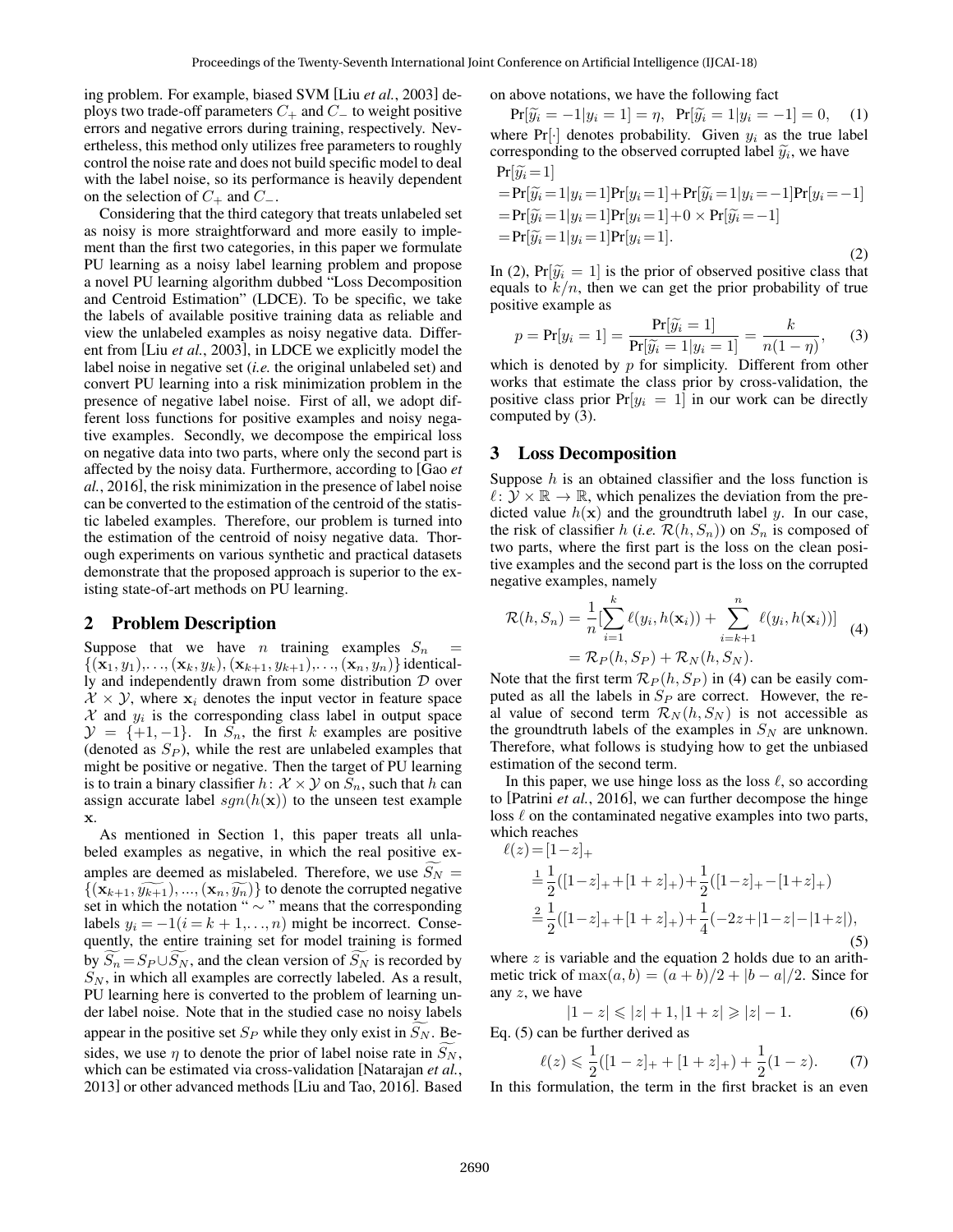function that is not affected by noise, and the second term  $\frac{1}{2}(1-z)$  is an odd function that is affected by noise. Consequently, only the second term in (7) reflects the impact of label noise which will be further studied in Section 4. According to (7), the upper bound of  $\mathcal{R}_N(h, S_N)$  is formulated as

$$
\overline{\mathcal{R}}_N(h, S_N) = \frac{1}{n} \sum_{i=k+1}^n \frac{1}{2} ([1 - y_i h(\mathbf{x}_i)]_+ + [1 + y_i h(\mathbf{x}_i)]_+)
$$
  
+ 
$$
\frac{1}{2} (1 - y_i h(\mathbf{x}_i)).
$$
 (8)

Therefore, the upper bound  $\overline{\mathcal{R}}_N$  is employed to replace the original  $\mathcal{R}_N$  and it is simply denoted by  $\mathcal{R}_N$  in the subsequent explanations with a little abuse of notation.

### 4 Analysis of Noisy Negative Examples

In this section, we analyze the classification risk on the corrupted negative examples  $S_N$ . Section 3 has shown that  $\mathcal{R}_N(h, S_N)$  can be divided into two parts, where the first part is label independent but the second part is influenced by the erroneous negative labels. Hence, we investigate the influence of noisy negative examples on the second term. Assume the linear classifier is  $h_{w}(\mathbf{x}_i) = \langle w, \mathbf{x}_i \rangle$ , where w is the model parameter, then according to (8), we have

$$
\mathcal{R}_{N}(h, S_{N}) = \frac{1}{n} \sum_{i=k+1}^{n} \frac{1}{2} ([1 - y_{i}h(\mathbf{x}_{i})]_{+} + [1 + y_{i}h(\mathbf{x}_{i})]_{+})
$$
  
+ 
$$
\frac{1}{2} (1 - y_{i}h(\mathbf{x}_{i}))
$$
  
= 
$$
\frac{1}{n} \sum_{i=k+1}^{n} \frac{1}{2} ([1 - y_{i}h(\mathbf{x}_{i})]_{+} + [1 + y_{i}h(\mathbf{x}_{i})]_{+})
$$
  
+ 
$$
\frac{1}{n} \sum_{i=k+1}^{n} \frac{1}{2} - \frac{1}{2} \langle \mathbf{w}, \frac{1}{n} \sum_{i=k+1}^{n} y_{i} \mathbf{x}_{i} \rangle.
$$
 (9)

Noise only exists in negative examples, hence the only thing we need to consider carefully is the corrupted negative examples. From the explanation of Eq. (7) in Section 3, we know that we only need to focus on the third term of Eq. (9) for dealing with label noise. Moreover, we also introduce the notion of negative example centroid that concerns the unlabeled examples in  $S_N$  with true labels and true distribution D, namely  $\mu(S_N) = \frac{1}{n-k} \sum_{i=k+1}^n y_i \mathbf{x}_i$  and  $\mu(\mathcal{D})=E_{(\mathbf{x},y)\sim\mathcal{D}[\mathbf{x},y]}.$ 

Similarly, we also define the unlabeled example centroid  $\mu(\widetilde{S_N}) = \frac{1}{n-k} \sum_{i=k+1}^n \widetilde{y}_i \widetilde{\mathbf{x}}_i$  and  $\mu(\mathcal{D}_\eta) = E(\mathbf{x}, \widetilde{y}) \sim \mathcal{D}[\mathbf{x}, \widetilde{y}]$  on the corrupted negative set  $S_N$  and corrupted distribution  $\mathcal{D}_\eta$ , respectively. By substituting  $\mu(S_N)$  into  $\mathcal{R}_N(h, S_N)$  and ignoring the constant term, (9) is transformed to

$$
\mathcal{R}_N(h, S_N) = \frac{1}{2n} \sum_{i=k+1}^n ([1 - y_i \langle \boldsymbol{w}, \mathbf{x}_i \rangle]_+ + [1 + y_i \langle \boldsymbol{w}, \mathbf{x}_i \rangle]_+)
$$

$$
- \frac{n - k}{2n} \langle \boldsymbol{w}, \mu(S_N) \rangle.
$$
(10)

Since we can only observe the corrupted  $S_N$  supported by  $\mathcal{D}_n$  rather than the true  $S_N$  supported by  $\mathcal{D}$ . The key for computing (10) lies in the estimation of  $\mu(S_N)$ . To this end, we provide the following theorem:

**Theorem 1.** *Given*  $\eta$  *as the prior of label noise rate in*  $S_N$ *and* p *as the prior probability of true positive example defined in* (3)*, the means of true distribution* D *and the corrupted distribution*  $\mathcal{D}_{\eta}$  *satisfy*  $\mu(\mathcal{D}_{\eta}) = (1 - 2p\eta)\mu(\mathcal{D})$ *. Similarly, the example centroid of the real*  $S_N$  *and the corrupted negative set*  $S_N$  *have the relationship*  $E_{\widetilde{y}_1,...,\widetilde{y}_n}[\mu(S_N)] =$ <br>(1  $2m(\mu(S_N))$  $(1 - 2p\eta)\mu(S_N)$ .

*Proof.* It is straightforward that

$$
E_{\widetilde{y}}[\widetilde{y}\mathbf{x} | (\mathbf{x}, y)]
$$
  
=  $pE_{\widetilde{y}}[\widetilde{y}\mathbf{x} | (\mathbf{x}, y)] + (1 - p)E_{\widetilde{y}}[\widetilde{y}\mathbf{x} | (\mathbf{x}, y)]$   
=  $p(1 - 2\eta)y\mathbf{x} + (1 - p)y\mathbf{x}$   
=  $(1 - 2p\eta)y\mathbf{x}$ . (11)

From  $E_{\widetilde{y}}[\mathbf{x}](\mathbf{x}, y)$ , we have<br> $\mu(\mathcal{D}_n) = E_{(\mathbf{x}, y)}$ 

$$
\mu(\mathcal{D}_{\eta}) = E_{(\mathbf{x}, \widetilde{y}) \sim \mathcal{D}_{\eta}}[\widetilde{y}\mathbf{x}] \n= E_{(\mathbf{x}, y) \sim \mathcal{D}}[E_{\widetilde{y}}[\widetilde{y}\mathbf{x} | (\mathbf{x}, y)]] \n= E_{(\mathbf{x}, y) \sim \mathcal{D}}[(1 - 2pn)y\mathbf{x}] \n= (1 - 2pn)\mu(\mathcal{D}),
$$
\n(12)

and

$$
E[\mu(\widetilde{S_N})] = (1 - 2p\eta)\mu(S_N). \tag{13}
$$

Theorem 1 informs us that  $\mu(S_N)/(1 - 2p\eta)$  is an unbi-<br>ased estimation of  $\mu(S_N)$ . Besides, [Gao *et al.*, 2016] shows that the random noise increases the covariance of  $yx$ , and may result in heavy-tailed distributions. Hence, we derive the covariance matrix  $\Sigma(\mu(S_N))$  of negative instance centroid  $\mu(S_N)$ , which is given in the following theorem.

**Theorem 2.** *Given*  $S_N$  *as the corrupted negative example, the empirical covariance matrix*  $\hat{\Sigma}(\mu(S_N))$  *is* 

$$
\hat{\Sigma}[\mu(\widetilde{S_N})] = \sum_{i=k+1}^{n} \frac{\mathbf{x}_i^{\top} \mathbf{x}_i}{n-k} - \frac{1}{n-k} \sum_{i=k+1}^{n} \frac{\mathbf{x}_i^{\top} \widetilde{y}_i}{n-k} \sum_{i=k+1}^{n} \frac{\mathbf{x}_i \widetilde{y}_i}{n-k}.
$$
\n(14)

(15)

*Proof.* The definition of covariance matrix is  $\Sigma(\mu(\widetilde{S_N}))=E[ [\mu(\widetilde{S_N})]^\top \mu(\widetilde{S_N})]-[E[\mu(\widetilde{S_N})]]^\top E[\mu(\widetilde{S_N})].$ 

Besides, since

$$
E[[\mu(\widetilde{S_N})]^\top \mu(\widetilde{S_N})]
$$
  
= 
$$
E[[\frac{1}{n-k} \sum_{i=k+1}^n \widetilde{y}_i \mathbf{x}_i]^\top \frac{1}{n-k} \sum_{i=k+1}^n \widetilde{y}_i \mathbf{x}_i]
$$
  
= 
$$
\frac{1}{(n-k)^2} (\sum_{i=k+1}^n E[\mathbf{x}_i^\top \mathbf{x}_i] + \sum_{i \neq j} E[\widetilde{y}_i \widetilde{y}_j \mathbf{x}_i^\top \mathbf{x}_j]),
$$

and

$$
E[\widetilde{y}_i \widetilde{y}_j \mathbf{x}_i^\top \mathbf{x}_j] = E\left[\sum_{i=k+1}^n \frac{\mathbf{x}_i \widetilde{y}_i}{n-k}\right]^\top E\left[\sum_{i=k+1}^n \frac{\mathbf{x}_i \widetilde{y}_i}{n-k}\right].
$$
 (17)

We may easily get the covariance matrix by substituting  $(16)$ and  $(17)$  into  $(15)$ . As a good approximation of  $(15)$ , we can define the empirical covariance as (14) [Gao *et al.*, 2016].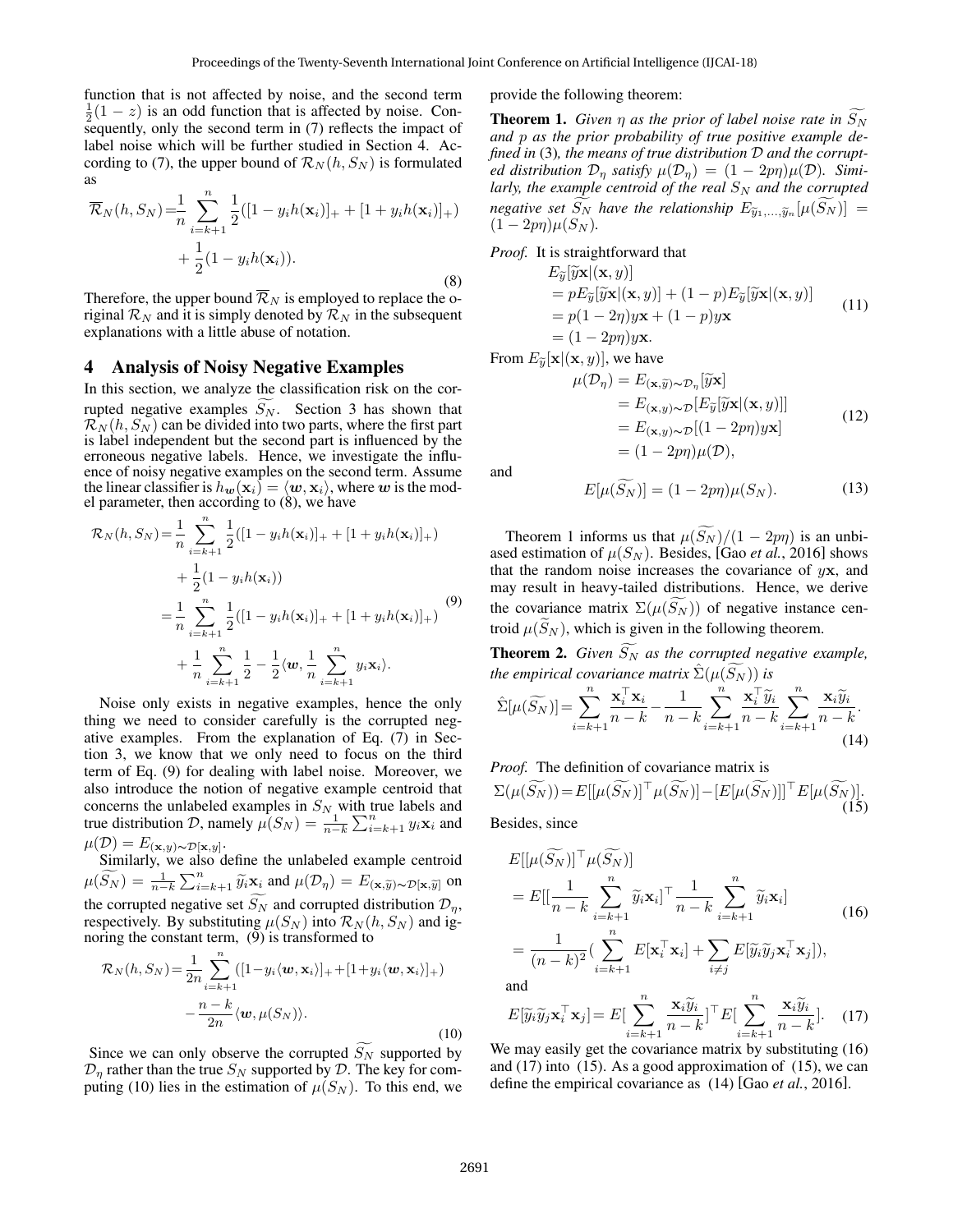Algorithm 1 Median-of-means estimator of corrupted negative mean

- **Input:** The corrupted negative sample,  $\widetilde{S_N}$ ; the number of groups  $g, g \geq 1$ ;
- **Output:** The median-of-means estimator,  $\hat{\mu}(S_N)$ ;
- 1: Randomly divide  $S_N$  into g groups  $\left\{ \widetilde{S_N}^{[1]}, \widetilde{S_N}^{[2]}, \ldots, \widetilde{S_N}^{[g]} \right\}$  with almost equal size;
- 2: Calculate the standard empirical mean  $\mu(\widetilde{S}_N^{[i]})$  for each  $i \in [g]$  and each group  $\widetilde{S_N}^{[i]}$ ;
- 3: Calculate  $r_i = \text{median}\{\mu(\widetilde{S_N}^{[i]}) \mu(\widetilde{S_N}^{[j]})\}\)$  for each  $i \in [g]$ , and then set  $i_* = \arg \min_{i \in [g]} r_i$ ;
- 4: return  $\hat{\mu}(S_N)$ .

## 5 The LDCE Algorithm

Section 4 shows that we can estimate the true unlabeled example centroid  $\mu(S_N)$ , which is significant to handle PU problem, by estimating the corrupted negative example centroid  $\mu(S_N)$ . In this paper, we adopt the recent generalized median-of-means estimator [Hsu and Sabato, 2014] to estimate  $\mu(S_N)$ . The basic idea is to randomly divide the corrupted negative set  $\widetilde{S_N}$  into g groups with almost equal size, and then return the generalized median of sample means for each group under  $\ell_2$ -norm metric. Algorithm 1 presents the detailed description about this process.

Due to the influence of noise on the covariance of  $y\mathbf{x}$ , that has been discussed in Section 4, here we impose a constraint on  $\mu(S_N)$ , which is

$$
(\mu - \hat{\mu}(\widetilde{S_N}))^{\top} \hat{\Sigma}(\hat{\mu}(\widetilde{S_N}))(\mu - \hat{\mu}(\widetilde{S_N})) \le \beta, \qquad (18)
$$

where  $\hat{\mu}(S_N)$  is the output of Algorithm 1,  $\hat{\Sigma}(\hat{\mu}(S_N))$ is shown in Eq. (15), and  $\beta$  can be estimated by crossvalidation. Therefore, our PU learning model is formalized as

$$
\min_{\mathbf{w},\mu} \quad \frac{1}{n} \sum_{i=1}^{k} \ell(y_i \langle \mathbf{w}, \mathbf{x}_i \rangle) + \frac{1}{2n} \sum_{i=k+1}^{n} \varphi(y_i, \langle \mathbf{w}, \mathbf{x}_i \rangle) \n+ \frac{c}{1 - 2p\eta} \langle \mathbf{w}, \mu \rangle + \lambda \|\mathbf{w}\|^2 \ns.t. \quad (\mu - \hat{\mu}(\widetilde{S_N}))^\top \hat{\Sigma}(\hat{\mu}(\widetilde{S_N})) (\mu - \hat{\mu}(\widetilde{S_N})) \leq \beta,
$$
\n(19)

where  $\ell(y_i\langle \boldsymbol{w}, \mathbf{x}_i \rangle) = \max(0, 1 - y_i\langle \boldsymbol{w}, \mathbf{x}_i \rangle), c = -(n$  $k)/2n, \varphi(y_i,\langle{\bf w},{\bf x}_i\rangle) = [1-y_i\langle{\bf w},{\bf x}_i\rangle]_+ + [1+y_i\langle{\bf w},{\bf x}_i\rangle]_+,$  $p = k/n(1 - \eta)$ , and  $\lambda ||w||^2$  is the regularization term to avoid overfitting.

In this work, we use the Alternative Convex Search method to solve the optimization problem (19). Specially, after fixing  $\mu$ , we can simply use the gradient descent algorithm to solve the minimization problem on  $w$ , which is

$$
\min_{\mathbf{w}} \quad \frac{1}{n} \sum_{i=1}^{k} \ell(y_i \langle \mathbf{w}, \mathbf{x}_i \rangle) + \frac{1}{2n} \sum_{i=k+1}^{n} \varphi(y_i, \langle \mathbf{w}, \mathbf{x}_i \rangle) + \frac{c}{1 - 2p\eta} \langle \mathbf{w}, \mu \rangle + \lambda ||\mathbf{w}||^2.
$$
\n(20)

Algorithm 2 Loss Decomposition and Centroid Estimation (LDCE) algorithm for PU learning

**Input:** The corrupted sample  $S_n =$  $\{(\mathbf{x}_1, y_1), \ldots, (\mathbf{x}_k, y_k), (\mathbf{x}_{k+1}, \tilde{y}_{k+1}), \ldots, (\mathbf{x}_n, \tilde{y}_n)\}\$ , the noisy parameter *n* the reqularization parameter the noisy parameter  $\eta$ , the regularization parameter  $\lambda$ , the approximation  $\beta$ ;

**Output:** The optimal classifier parameter  $w$ ;

- 1: Call Algorithm 1 to give an estimation of  $\hat{\mu} = \hat{\mu}(S_N)$ ;
- 2: Calculate  $\hat{\Sigma} = \hat{\Sigma}(\hat{\mu}(S_N))$  by Eq. (14);
- 3: Initialize  $t = 0$  and  $w_0$ ;
- 4: repeat

 $7:$ 

5: Calculate  $\mu = \hat{\mu} + \hat{\Sigma}^{-1} \mathbf{w} \sqrt{\beta/(\mathbf{w}^\top \hat{\Sigma}^{-1} \mathbf{w})};$ 

6: Use gradient descent method to solve

$$
\mathbf{w}_t = \arg\min_{\mathbf{w}} \frac{1}{n} \sum_{i=1}^k \ell(y_i \langle \mathbf{w}, \mathbf{x}_i \rangle) + \frac{1}{2n} \sum_{i=k+1}^n \varphi(y_i, \langle \mathbf{w}, \mathbf{x}_i \rangle)
$$

$$
+ \frac{c}{1 - 2p\eta} \langle \mathbf{w}, \mu \rangle + \lambda \|\mathbf{w}\|^2;
$$

$$
t = t + 1;
$$

8: until convergence;

9: **return** The converged  $w$ .

For fixed  $w$ , after ignoring some constant terms, the optimization problem regarding  $\mu$  is

$$
\min_{\mu} c \langle \boldsymbol{w}, \mu \rangle \ns.t. \quad (\mu - \hat{\mu}(\widetilde{S_N}))^{\top} \hat{\Sigma}(\hat{\mu}(\widetilde{S_N}))(\mu - \hat{\mu}(\widetilde{S_N})) \leq \beta.
$$
\n(21)

To deal with this constrained optimization problem, we can introduce a Lagrange variable  $\rho$ , and thus

$$
L(\mu, \beta) = c \langle \mathbf{w}, \mu \rangle - \rho(\mu - \hat{\mu}(\widetilde{S_N}))^{\top} \hat{\Sigma}(\hat{\mu}(\widetilde{S_N}))(\mu - \hat{\mu}(\widetilde{S_N})) + \rho \beta.
$$
\n(22)

By setting  $\frac{\partial L(\mu,\beta)}{\partial \mu} = 0$ , we obtain

$$
\mu = \frac{c}{2\rho} (\hat{\Sigma}(\hat{\mu}(\widetilde{S_N})))^{-1} \mathbf{w} + \hat{\mu}(\widetilde{S_N}). \tag{23}
$$

By plugging Eq. (23) into Eq. (21), we have

$$
\min_{\rho} \quad \frac{c}{2\rho} \mathbf{w}^{\top} (\hat{\Sigma}(\hat{\mu}(\widetilde{S_N})))^{-1} \mathbf{w}
$$
\ns.t. 
$$
\frac{c^2}{4\rho^2} \mathbf{w}^{\top} (\hat{\Sigma}(\hat{\mu}(\widetilde{S_N})))^{-1} \mathbf{w} \leq \beta,
$$
\n(24)

of which the solution is  $\rho = -\frac{c}{2}$  $\sqrt{\boldsymbol{w}^{\top}(\hat{\Sigma}(\hat{\mu}(\widetilde{S_N})))^{-1}\boldsymbol{w}/\beta}.$ By further plugging it into Eq. (23), we derive the solution of Eq. (23) as

$$
\mu = \hat{\mu}(\widetilde{S_N}) + (\hat{\Sigma}(\hat{\mu}(\widetilde{S_N})))^{-1} \mathbf{w} \sqrt{\beta / (\mathbf{w}^\top (\hat{\Sigma}(\hat{\mu}(\widetilde{S_N})))^{-1} \mathbf{w})}.
$$
\n(25)

Algorithm 2 shows the detailed procedure of our algorithm.

### 6 Experiments

In this section, we perform exhaustive experiments on one synthetic dataset, seven publicly available benchmark datasets and two real-world datasets. We compare our pro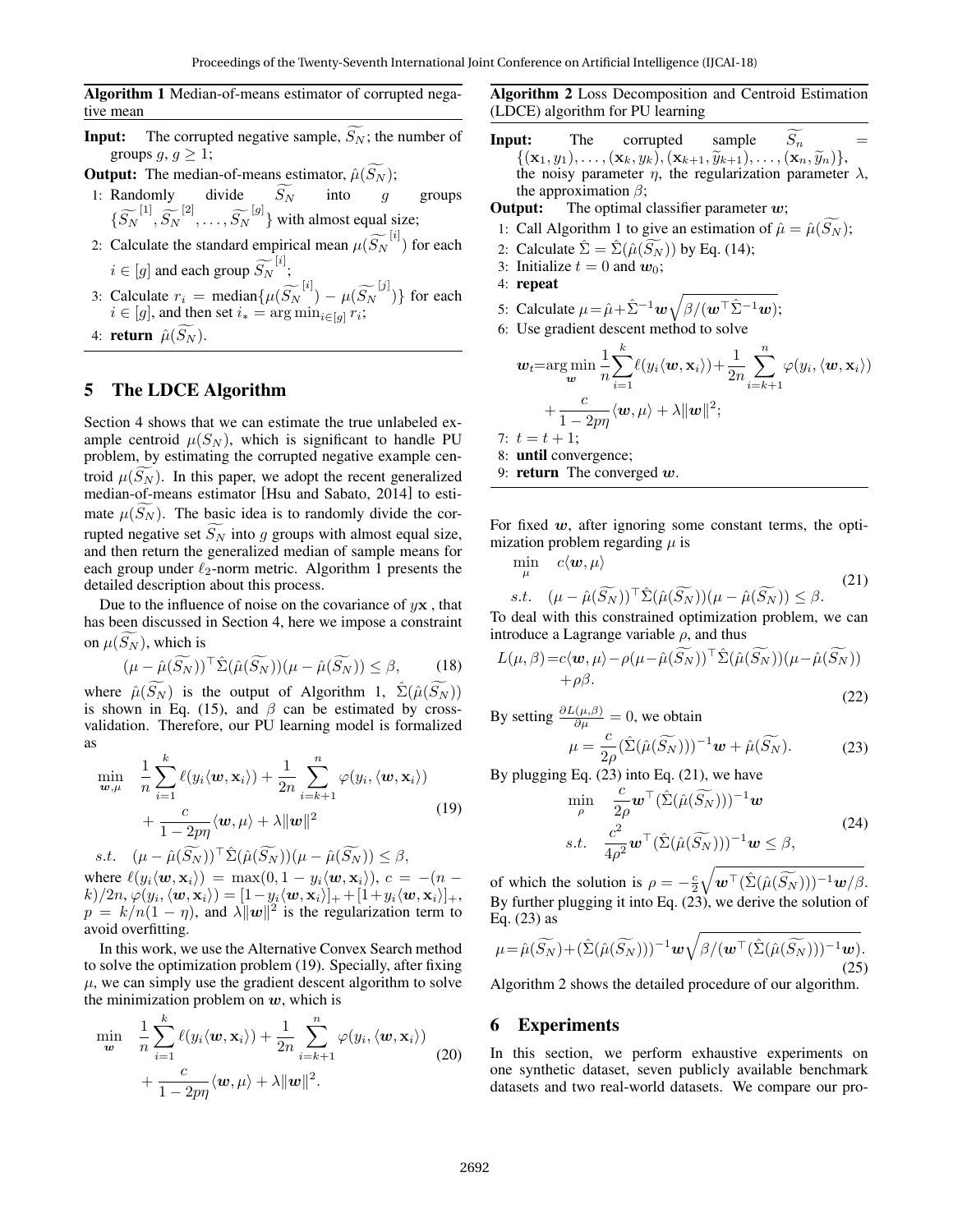posed method (dubbed as "LDCE") with state-of-the-art PU learning methods such as Weighted SVM (W-SVM) [Elkan and Noto, 2008], Unbiased PU (UPU) [Du Plessis *et al.*, 2015] and Non-Negative PU (NNPU) [Kiryo *et al.*, 2017]. Besides, LDCE is also compared with the traditional Linear SVM (L-SVM) for which the unlabeled examples are naively treated as negative.

### 6.1 Synthetic Dataset

Firstly, we create a two-dimensional dataset consisted of two Gaussians as shown in Figure 1 (a). The dataset contains 500 positive examples and 500 negative examples, and each class corresponds to a Gaussian. We make  $20\%$  ( $\eta = 0.2$ ) of the original positive examples and all negative examples to be unlabeled (see Figure 1 (b)), and examine whether different PU learning methods can accurately find the proper decision boundary for separating positive and negative examples. The results of various compared methods are shown in Figure 1 (c)∼(f), revealing that only our LDCE achieves 100% classification accuracy, which is higher than 99.8%, 99.7% and 94% obtained by W-SVM, UPU and L-SVM, respectively. Note that NNPU is not compared as this method does not output explicit decision function. Specifically, we see that many negative examples are classified as positive by the traditional L-SVM, so directly treating all unlabeled examples as negative is inappropriate for PU learning. Besides, although the performances of W-SVM and UPU are better than L-SVM, they fail to distinguish the ambiguous examples near the potentially correct decision boundary. Therefore, the superiority of LDCE to other existing models are demonstrated.

#### 6.2 UCI Benchmark Dataset

To demonstrate the effectiveness of our proposed method, we also conducted extensive experiments on seven datasets from UCI machine learning repository [Merz and Murphy, 1998]. The size of training set  $n$  and the feature dimensionality  $d$ for each dataset is presented in Table 1. All data features are normalized to  $[-1, 1]$  in advance. For each of the dataset illustrated in Table 1, we randomly pick 80% of the data for training and the rest 20% examples are used for testing. Then, we randomly select 20%, 30%, 40% (*i.e.*  $\eta \in \{0.2, 0.3, 0.4\}$ ) positive training examples and combine them with original negative set to compose the unlabeled set. Note that the division of positive set and unlabeled set under each  $\eta$  is kept identical for every compared method. In our experiment, we conduct 5-fold cross validation on all comparators and their mean test accuracies over the five trials are reported in Table 1. Furthermore, we also apply the t-test with significant level 0.1 to statistically examine whether our LDCE is significantly better than other methods.

From the mean test accuracies reported in Table 1, we see that LDCE is consistently among the best two methods on the seven datasets. Apart from *mushroom* dataset, the performances of existing PU learning approaches can be significantly enhanced by LDCE as revealed by the t-test.



Figure 1: The performances of various methods on synthetic dataset: (a) shows the real positive and unlabeled examples, (b) shows the positive and unlabeled examples for model training, (c)∼(f) display the decision boundaries generated by LDCE, UPU, W-SVM and L-SVM, respectively. The incorrectly classified examples are highlighted by purple circles.

#### 6.3 Real-world Data

We also conduct the experiments on two real-world datasets to evaluate the ability of our LDCE in dealing with practical problem.

#### Handwritten Digit Recognition

The *USPS*<sup>1</sup> dataset was adopted to assess the ability of various methods in recognizing the handwritten digits. This dataset contains 9298 digit images belonging to 10 classes, *i.e.* the digits "0"-"9". The resolution of all images is  $16 \times 16$ , so the pixel-wise feature we adopted was 256 dimensions, in which every dimension represents the gray value of corresponding pixel. We choose the digit images of "0" as positive, and regard the rest of digit images as negative examples. Therefore, there are 1553 positive examples and 7745 negative examples, and such class imbalance will pose a great challenge for the compared methodologies. The way for generating the positive set is the same as the manipulations in Section 6.2.

Since this dataset is imbalanced, we apply two metrics,

<sup>1</sup> http://www.cad.zju.edu.cn/home/dengcai/Data/MLData.html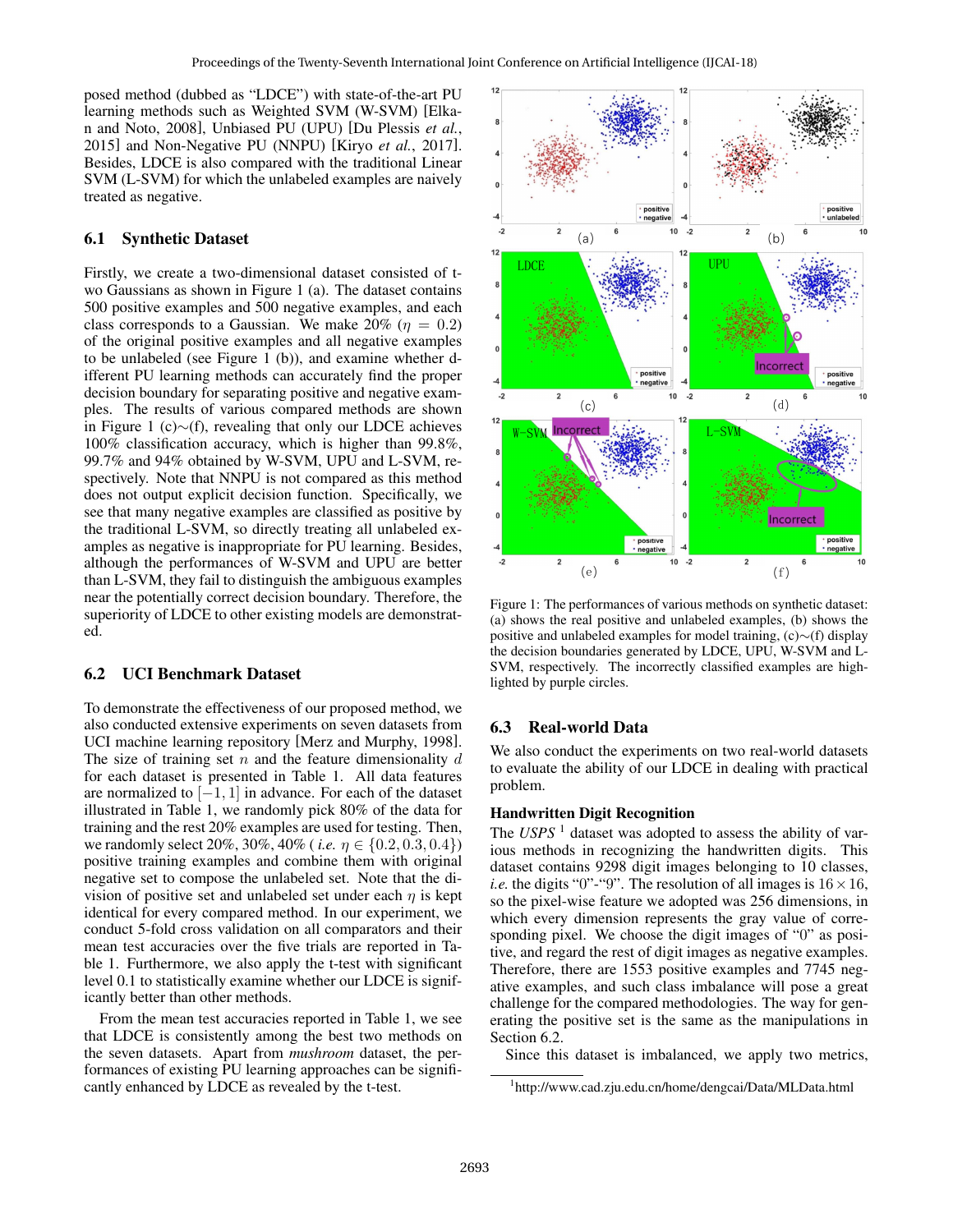Proceedings of the Twenty-Seventh International Joint Conference on Artificial Intelligence (IJCAI-18)

| Dataset    | (n,d)       | Num of $P$ | Num of $N$ | $\eta$ | W-SVM                       | <b>UPU</b>                  | <b>NNPU</b>                 | L-SVM                       | <b>LDCE</b>      |
|------------|-------------|------------|------------|--------|-----------------------------|-----------------------------|-----------------------------|-----------------------------|------------------|
| vote       | (435, 16)   | 267        | 168        | 0.2    | $0.876 \pm 0.04 \sqrt{ }$   | $0.888 \pm 0.03$            | $0.883 \pm 0.03 \sqrt{ }$   | $0.775 \pm 0.05 \sqrt{ }$   | $0.901 \pm 0.03$ |
|            |             |            |            | 0.3    | $0.862 \pm 0.05$            | $0.885 \pm 0.04$            | $0.869 \pm 0.02$            | $0.834 \pm 0.03 \sqrt{ }$   | $0.894 \pm 0.04$ |
|            |             |            |            | 0.4    | $0.801 \pm 0.09$            | $0.802 \pm 0.03 \sqrt{ }$   | $0.786 \pm 0.03 \sqrt{ }$   | $0.747 \pm 0.03 \sqrt{ }$   | $0.823 \pm 0.05$ |
| balance    | (625, 4)    | 288        | 337        | 0.2    | $0.853 \pm 0.03 \sqrt{ }$   | $0.854 \pm 0.03 \sqrt{ }$   | $0.838 \pm 0.03 \sqrt{ }$   | $0.822 \pm 0.04 \sqrt{ }$   | $0.910 \pm 0.02$ |
|            |             |            |            | 0.3    | $0.773 \pm 0.12$            | $0.805 \pm 0.03 \sqrt{ }$   | $0.760 \pm 0.11$            | $0.773 \pm 0.12$            | $0.827 \pm 0.03$ |
|            |             |            |            | 0.4    | $0.629 \pm 0.05 \sqrt{ }$   | $0.685 \pm 0.02 \sqrt{ }$   | $0.680 \pm 0.04 \sqrt{ }$   | $0.626 \pm 0.05$ $\sqrt{ }$ | $0.721 \pm 0.03$ |
| breast     | (683, 10)   | 143        | 540        | 0.2    | $0.947 \pm 0.01 \sqrt{ }$   | $0.952 \pm 0.02 \sqrt{ }$   | $0.956 \pm 0.01 \sqrt{ }$   | $0.933 \pm 0.02 \sqrt{ }$   | $0.974 \pm 0.02$ |
|            |             |            |            | 0.3    | $0.802 \pm 0.02 \sqrt{ }$   | $0.795 \pm 0.01$ $\sqrt{ }$ | $0.821 \pm 0.03$            | $0.798 \pm 0.01 \sqrt{ }$   | $0.845 \pm 0.03$ |
|            |             |            |            | 0.4    | $0.794 \pm 0.01 \sqrt{ }$   | $0.791 \pm 0.00 \sqrt{ }$   | $0.799 \pm 0.02 \sqrt{ }$   | $0.789 \pm 0.02 \sqrt{ }$   | $0.845 \pm 0.04$ |
| australian | (690, 14)   | 370        | 383        | 0.2    | $0.810 \pm 0.04 \sqrt{ }$   | $0.811 \pm 0.04$            | $0.838 \pm 0.02$            | $0.796 \pm 0.05 \sqrt{ }$   | $0.849 \pm 0.03$ |
|            |             |            |            | 0.3    | $0.828 \pm 0.01$ $\sqrt{ }$ | $0.842 \pm 0.01$            | $0.838 \pm 0.03$ $\sqrt{ }$ | $0.825 \pm 0.02 \sqrt{ }$   | $0.852 \pm 0.02$ |
|            |             |            |            | 0.4    | $0.832 \pm 0.04$            | $0.801 \pm 0.02 \sqrt{ }$   | $0.839 \pm 0.03 \sqrt{ }$   | $0.809 \pm 0.04$            | $0.851 \pm 0.02$ |
| benknote   | (1372, 4)   | 610        | 762        | 0.2    | $0.966 \pm 0.01$ $\sqrt{ }$ | $0.958 \pm 0.01 \sqrt{ }$   | $0.963 \pm 0.01$ $\sqrt{ }$ | $0.864 \pm 0.08 \sqrt{ }$   | $0.977 \pm 0.01$ |
|            |             |            |            | 0.3    | $0.953 \pm 0.02$ $\sqrt{ }$ | $0.952 \pm 0.01$ $\sqrt{ }$ | $0.972 \pm 0.01$            | $0.775 \pm 0.04$ $\sqrt{ }$ | $0.975 \pm 0.02$ |
|            |             |            |            | 0.4    | $0.937 \pm 0.01 \sqrt{ }$   | $0.929 \pm 0.03 \sqrt{ }$   | $0.964 \pm 0.01$            | $0.808 \pm 0.05 \sqrt{ }$   | $0.973 \pm 0.01$ |
| mushroom   | (8124, 112) | 3916       | 4208       | 0.2    | $0.658 \pm 0.09 \sqrt{ }$   | $0.764 \pm 0.02 \sqrt{ }$   | $0.910 \pm 0.04 \times$     | $0.526 \pm 0.05 \sqrt{ }$   | $0.849 \pm 0.03$ |
|            |             |            |            | 0.3    | $0.688 \pm 0.09 \sqrt{ }$   | $0.726 \pm 0.01 \sqrt{ }$   | $0.864 \pm 0.07 \times$     | $0.504 \pm 0.01 \sqrt{ }$   | $0.750 \pm 0.01$ |
|            |             |            |            | 0.4    | $0.510 \pm 0.01 \sqrt{ }$   | $0.656 \pm 0.04$            | $0.750 \pm 0.05 \times$     | $0.507 \pm 0.01 \sqrt{ }$   | $0.658 \pm 0.05$ |
| web        | (11055, 31) | 6157       | 4898       | 0.2    | $0.794 \pm 0.03 \sqrt{ }$   | $0.785 \pm 0.04 \sqrt{ }$   | $0.830 \pm 0.02$            | $0.630 \pm 0.02 \sqrt{ }$   | $0.840 \pm 0.02$ |
|            |             |            |            | 0.3    | $0.691 \pm 0.06 \sqrt{ }$   | $0.729 \pm 0.05 \sqrt{ }$   | $0.822 \pm 0.02$            | $0.652 \pm 0.08$ $\sqrt{ }$ | $0.827 \pm 0.02$ |
|            |             |            |            | 0.4    | $0.625 \pm 0.03$ $\sqrt{ }$ | $0.732 \pm 0.07$ $\sqrt{ }$ | $0.817 \pm 0.01$            | $0.612 \pm 0.01$ $\sqrt{ }$ | $0.821 \pm 0.01$ |

Table 1: Comparison of mean test accuracies of various approaches on UCI datasets.  $\sqrt{(x)}$  denotes that our approach is significantly better (worse) than the corresponding method revealed by the paired t-test with significance level 0.1. The best two results on each dataset are indicated in red and blue, respectively.

*i.e.* test accuracy and F-measure, to evaluate the performance of all methods. The results of various methods are presented in Table 2 and Figure 2, respectively. From the Table 2, we see that our proposed LDCE preforms better than other methods under different noise rates  $(\eta)$ , in terms of test accuracy. From Figure 2, we observe that the F-measure obtained by LDCE is also higher than other methods on the two realworld datasets, which demonstrate the effectiveness of our proposed approach in dealing with imbalance data.

#### Violent Behavior Detection

Recently, intelligent monitoring technique for detecting violent behavior has gained incresing of attention due to its great practical significance. In this section, we utilize the *Hockey-Fight* <sup>2</sup> dataset and apply our proposed approach and other PU methods to fight behavior detection. The *HockeyFight* dataset is made up of 1000 video clips collected in ice hockey competitions, of which 500 contain fight behavior and 500 are non-fight sequences. We classify the clips with fighting and without fighting by using various PU learning methods including L-SVM, W-SVM, UPU, NNPU and our LDCE. Similar to [Gong *et al.*, 2015], after adopting the space-time interest point (STIP) and motion SIFT (MoSIFT) as action descriptors, each video clip of the dataset can be represented as a histogram over 100 visual words by further using the Bag-of-Words (BoW) quantization. Hence, every clip in the dataset was characterized by a 100-dimensional feature vector. Similar to Section 6.2, the proportions of training examples and test examples are also maintained as 80% and 20%, respectively, and the noise rate  $\eta$  also ranges from 0.2 to 0.4.

The test accuracies and F-measure values achieved by the compared methods are presented in Table 2 and Figure 2, respectively, which clearly indicate that our LDCE achieves the top-level performance among all the comparators. Particularly, it can be noted that the F-measure of LDCE is as high as 0.783 when the noise rate is 0.4. In contrast, the second best L-SVM only achieves the F-measure of 0.671. Therefore, our LDCE is still able to render very impressive results even

| Dataset     | n, d        | $\eta$ | W-SVM | UPU   | <b>NNPU</b> | L-SVM | <b>LDCE</b> |
|-------------|-------------|--------|-------|-------|-------------|-------|-------------|
|             | (1000, 100) | 0.2    | 0.841 | 0.845 | 0.845       | 0.825 | 0.860       |
| HockeyFight |             | 0.3    | 0.780 | 0.765 | 0.745       | 0.745 | 0.791       |
|             |             | 0.4    | 0.681 | 0.742 | 0.735       | 0.514 | 0.752       |
|             | (9298, 256) | 0.2    | 0.925 | 0.929 | 0.916       | 0.896 | 0.934       |
| <b>USPS</b> |             | 0.3    | 0.743 | 0.901 | 0.893       | 0.733 | 0.911       |
|             |             | 0.4    | 0.812 | 0.892 | 0.866       | 0.768 | 0.901       |

Table 2: Comparison of test accuracies of various approaches on two real-world datasets including *HockeyFight* and *USPS*. The best result on each dataset is indicated in bold.



Figure 2: The F-measure of various PU learning methods on (a) *HockeyFight* and (b) *USPS*. The highest F-measure value under each noise rate  $\eta$  is marked by red.

though a large number of positive examples are "hidden" in the original unlabeled set.

### 7 Conclusion

This paper proposes a novel PU learning algorithm dubbed "Loss Decomposition and Centroid Estimation" (LDCE). By treating the unlabeled examples as negative with false negative label error, we convert PU learning to the noisy label learning problem, and use the loss decomposition technique to explicitly model the noisy labels. Based on loss decomposition, we shed light on that the unbiased estimation of labeled example centroid helps to reduce the adverse effect of noise. Thorough experimental results on both synthetic and practical datasets show that the proposed method is more effective than the state-of-the-art PU learning methods. In the future, it is worthwhile to extend our LDCE model to non-linear case by introducing the kernel trick.

<sup>&</sup>lt;sup>2</sup>http://visilab.etsii.uclm.es/personas/oscar/FightDetection/index.html